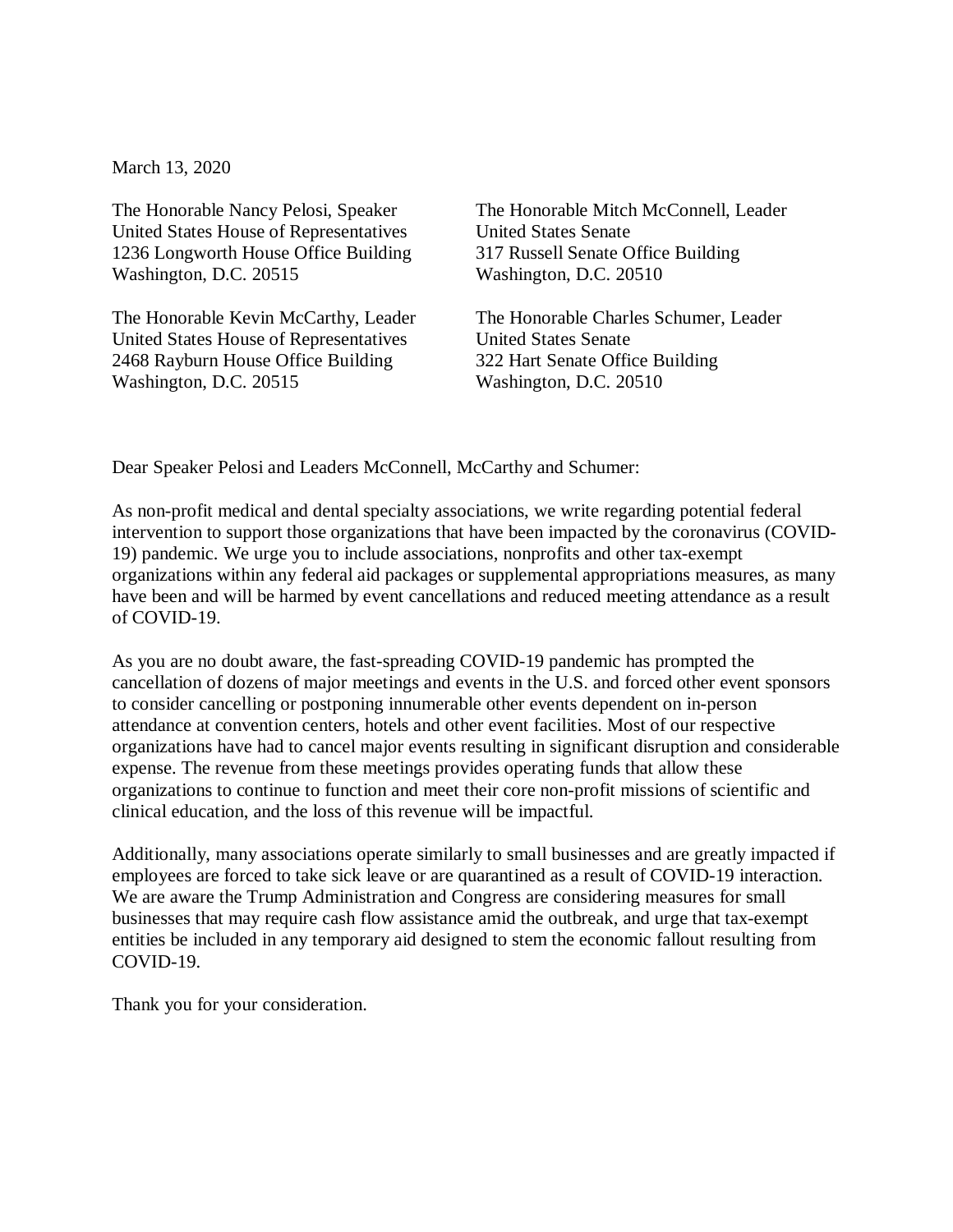## Sincerely,

American Academy of Dermatology Association American Academy of Family Physicians American Academy of Pediatric Dentistry American Association of Child and Adolescent Psychiatry American Association of Clinical Urologists American Association of Neurological Surgeons American Association of Oral and Maxillofacial Surgeons American Association of Orthopaedic Surgeons American College of Cardiology American College of Emergency Physicians American College of Obstetricians and Gynecologists American College of Rheumatology American College of Surgeons American Dental Association American Osteopathic Association American Urological Association American Society of Cataract and Refractive Surgery American Society for Radiation Oncology Congress of Neurological Surgeons National Association of Spine Specialists Renal Physicians Association Society for Cardiovascular Angiography and Interventions Society of Gynecology Oncology The Society of Thoracic Surgeons

## $CC<sup>2</sup>$

The Honorable Richard Neal, Chairman United States House of Representatives Committee on Ways & Means 1102 Longworth House Office Building Washington, D.C. 20515

The Honorable Kevin Brady, Ranking Member United States House of Representatives Committee on Ways & Means 1102 Longworth House Office Building Washington, D.C. 20510

The Honorable Chuck Grassley, Chairman United States Senate Committee on Finance 219 Dirksen Senate Office Building Washington, D.C. 20515